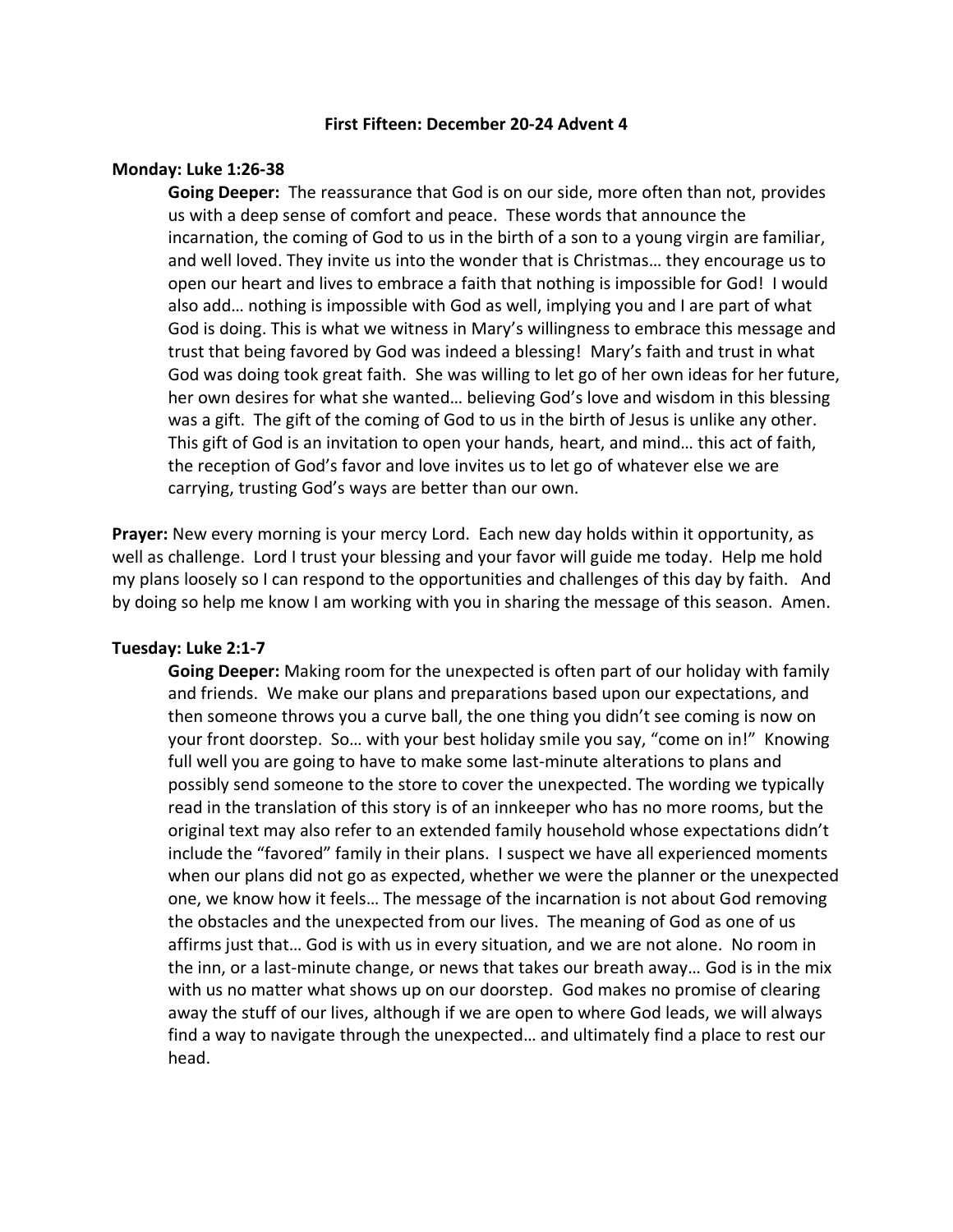**Prayer:** Lord of the unexpected help me to keep my thoughts and heart focused on the message you are with me… always. Help me trust the gifts you bring to me through the unexpected and unplanned moments of each day… knowing, trusting, believing through them you reveal to me your never-ending love and presence with me. Amen.

## **Wednesday: Luke 2:8-20**

**Going Deeper:** Why shepherds? Ever wonder why God chose a gathering of shepherds to be the first to proclaim the news the Christ Child had been born? Luke's telling of the story of Jesus' birth is filled with God coming to the least expected… to those who were outside circles of power and influence… within the religious community, as well as the social/political/economic establishment. I understand this pattern both theologically, as well as personally. When we are in need, when we find ourselves on the outside looking in, when we realize we cannot do life on our own without help then we find ourselves looking for God. Although in this story I wonder if God's announcement might have had less to do with who they were vocationally, and instead came to the shepherds because they were looking… they were attentive and open to what God came to share with all of us. Being awake and aware, seeking God is not based upon what we have or don't have… these are qualities are God's desire all of us to possess. When we are open to learn, seeking to grow in our understanding of who God is and who we are in relation to God and others, it puts us in a place where God can reach us. When we are busy with our own agenda, making our plans based upon our needs and ideas does not mean God cannot reach us… it simply means God's presence is easier to miss.

**Prayer:** Lord of the heavens, whose message shines brightly for all to see… help me to look up, to be attentive and open to your signs and wonders. It is far to easy to get busy and become distracted, but even within my distractibility you come in love seeking to show me your mercy… calling to see where and how you want to be part of my life. O God who comes to me, who is with me, hear my prayer. Open my eyes, heart, and mind to you and all you desire for me. Amen.

#### **Thursday: Luke 2:15-20**

**Going Deeper:** *"And all who heard it were amazed at what the shepherds said to them. But Mary treasured up all these things and pondered them in her heart."* (Luke 2:18-19 – NIV) I wonder if the place of amazement is in our head, when something just sounds too good to be true, or its magnitude just blows our mind. Whereas the place we treasure things, where we ponder them take place in our heart after it has been touched, or broken, or stirred so deeply we can hardly catch our breath. We need both to be engaged, our head and our heart as we consider what this gift of God is for us. God's willingness to become one of us stretches our mind while it also pulls at our heart. Is it possible? Could it really be true… God is one of us, God came to reveal the depth of God's love for us in such a tangible way so we could see with our eyes and hear with ears the words of light and life God has for you and for me… for all of us! I spent most of my childhood completely unaware of these stories of our faith, the birth of Jesus, and the coming of God to be one of… among us. As we celebrated Christmas, I heard the